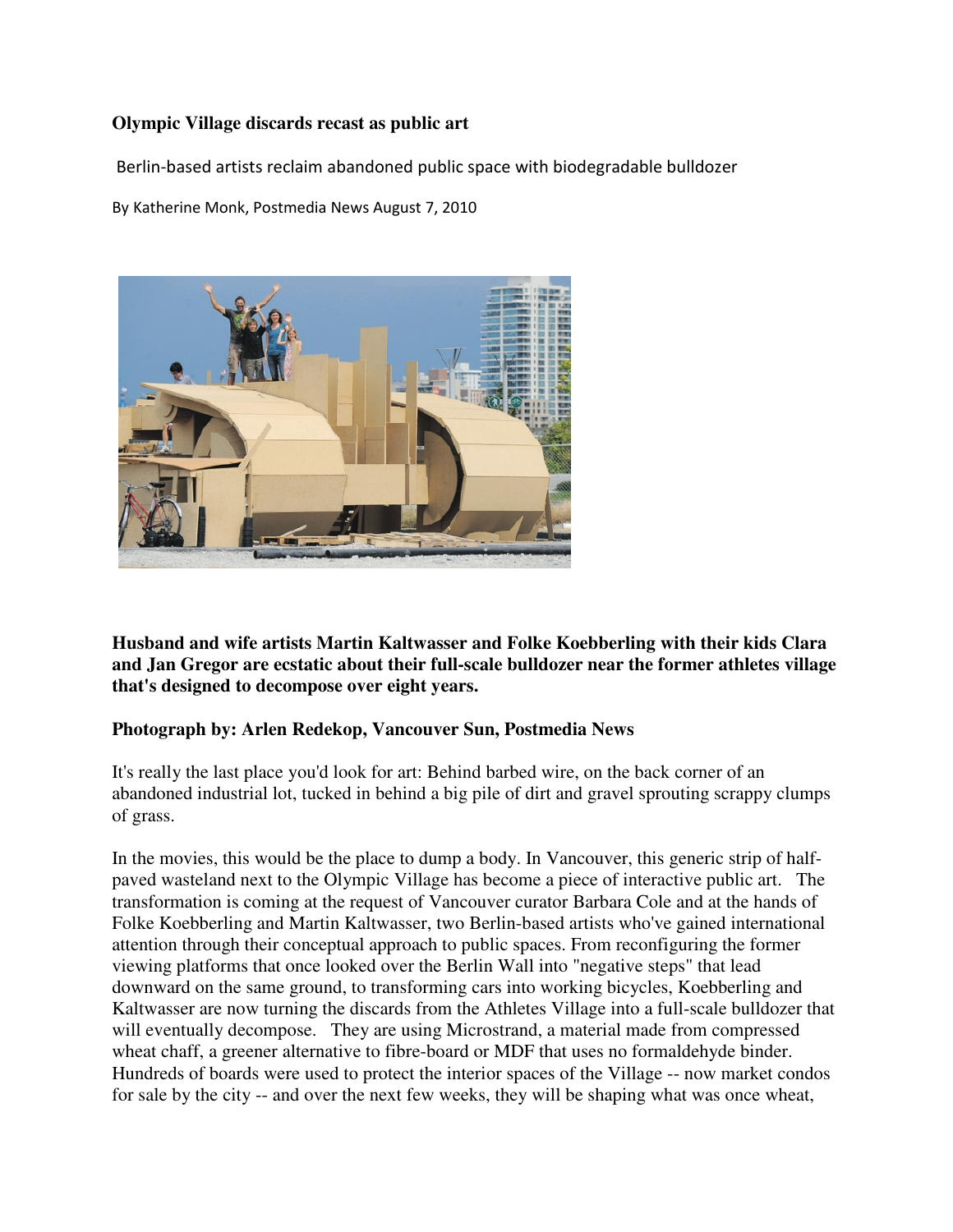then garbage, into faux heavy machinery. At the moment, it's the forward track and wheel that gives the structure meaning, prompting even more passersby on the South side of the False Creek seawall to stare through the shiny chain-link fence and ask: "What are you making?"

"We hear it all day long. Sometimes, you feel like an animal in a cage but I think this also adds to the work," Koebberling says. Koebberling says the whole point of the work she and her art/life-parenting partner Martin make is to prompt questions about the way we live by recreating the spaces around us. "It's also about communication. You have to show [and tell] people you can use a car park for something other than cars, for instance," says Koebberling, who, with Kaltwasser, has created portable living spaces in parking lots and public squares throughout Europe. The central key to these creations is the material: It's all reclaimed and recycled. "We want to show how these materials still have value," Koebberling says. Material reclamation is a concept that's finding plenty of fans and followers in art circles in London, Berlin, Paris and Barcelona, where the movement has spawned everything from "trashion accessories" and "trashion shows" to a celebration of Mash Ups -- movies, videos and film work that use found footage and soundbytes to create new work -- at the coming European Media Art Festival in Osnabrueck.

Cole, an established curator and leading expert in the field of public art, says she monitored the Koebberling and Kaltwasser website before including the team in When the Hosts Come Home, a series dedicated to exploring the space surrounding the former Olympic Village and its transformation from venue to neighbourhood. It's all part of the Other Sights For Artists project, an organization that works to match cutting-edge artists with original public spaces. Cole says she had seen some images of what Koebberling, a former Emily Carr student, was working on in Europe with Kaltwasser. She liked the esthetic and she liked the thought process, so she cyberwatched them for two years. "We (the board at Other Sights) were really interested in creating temporary platforms around the city, and were interested in artists who were working with architecture in public spaces," says Cole, who invested countless hours filling out the requisite grant applications for funding. In the end, she found support from the Canada Council for the Arts, BC Arts Council, The Vancouver Foundation and The City of Vancouver, as well as Emily Carr University of Art and Design and Langara College, and UBC's school of architecture, which supplied support crew. "The clincher was the Olympics were coming, and the body of work [from Koebberling and Kaltwasser] used remnant materials. "We figured there would be a lot of material, and started to talk about a curatorial presence that would reflect on the Olympics, before, during and after the Games."

Koebberling says the compostable bulldozer is in itself a meditation on time, not only because it will biodegrade over the course of an estimated eight years, but because bulldozers are a symbol of massive and near-immediate landscape transformations. "We had the idea to create a machine that normally destroys," she says. "If you look at the way a bulldozer is used in war, such as on the border of Palestine and Israel, it just takes things away so fast. But it also can create, because it is used in construction. "The idea is always that you can make your own city. You can recreate the spaces, and this is a point Vancouver should be proud of, because not very many other places in the world would accept art that will decompose. For a time, this will look ugly." If all goes according to plan, the wheatboard bulldozer will be complete by September, at which point the public will be invited to plant seeds in its plant boxes (disguised as bulldozer